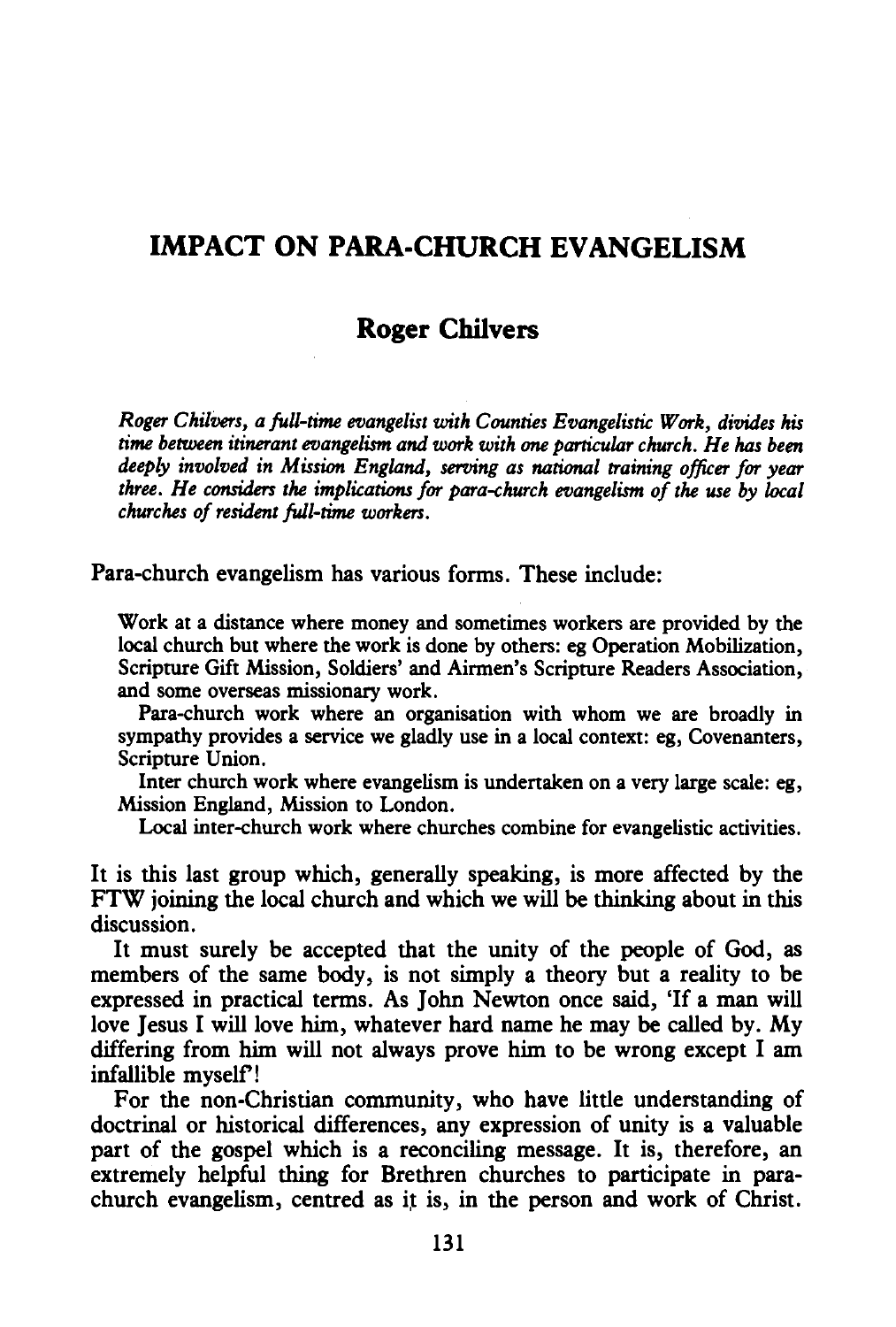Perhaps it is for this reason, together with a generally more 'Arminian' view of the gospel, that Brethren churches have in the past taken a lead in so many para-church evangelistic activities. Sadly this is not nearly so clearly seen today.

A number of factors, however, have not always helped Brethren churches. Para-church evangelism has usually meant 'bigger' (bigger meetings, better known speakers etc). This has its own special impact on enquirers and new Christians who, in most cases, will naturally want to continue with an atmosphere and style similar to that in which they were converted. Small churches can rarely provide such an ethos. This in turn leads to one of the problems of para-church activity, ie, in most cases the churches that benefit most are already the strongest and largest. Smaller and weaker churches can sometimes be made even weaker through parachurch activity. The problem is often compounded by the fact that the inter-church evangelism has usually been under strong, clear leadership which is often sadly missing from Brethren churches.

Whilst the term FTW can and often is used to describe a great variety of gifts and abilities in Brethren churches, in these churches the FTWs are more frequently evangelists or at least people who are expected to make their biggest impact in the area of bringing folk to faith in Christ. Rarely are workers taken on as teachers, pastors or administrators etc as is often seen in other churches. Where pastoral work is seen as a necessity, it is usually amongst the unconverted fringe that the activities of the FTWs are expected to be concentrated. This means that the impact of FTWs in Brethren churches is likely to be seen mostly in the evangelism and outreach of the church. Several areas are affected.

1. *Realism* A FTW in evangelism will help the church to think realistically about evangelism: eg What impact does the 'every Sunday night' Gospel Meeting have? Why is it that the 'Morning Meeting' is such a big barrier to growth in some of our churches? Long cherished ideas may sometimes be seen to be unrealistic. This is often a very painful process.

2. *Programme* The church will be able to plan the best ways to reach both the immediate neighbourhood and further afield: eg church planting in housing estates.

3. *Development of gift* A FTW will both encourage and provide opportunities for evangelistic gift to be developed and used.

4. *Follow-up* One weakness of para-church evangelism is that the new Christian seldom has the opportunity to talk with and continue to learn from the evangelist who led him to Christ. There is an immediate problem in linking people with 'substitute spiritual parents'. This major difficulty of follow-up does not arise where the evangelist is resident in the church.

All this has both negative and positive effects on para-church evangelism.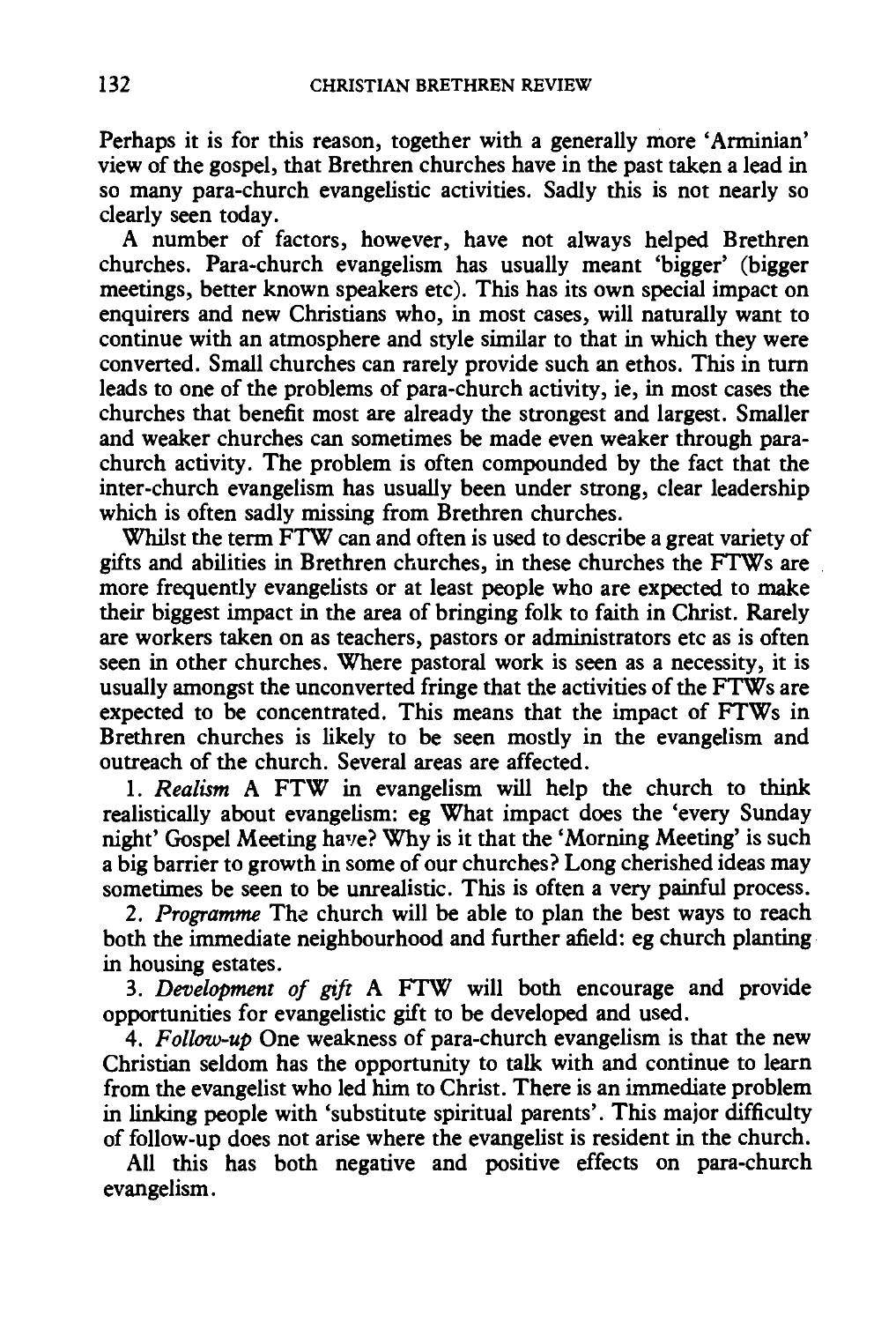#### Negative effects

1. *Motivation* If a church has its own evangelist with a well structured and realistic evangelistic programme, planned with both the unconverted of that neighbourhood and the gifts of the Christians in mind, there is less likely to be great enthusiasm for poorly thought out evangelistic projects that are organized locally. When we have been concerned at the type of work that our young people get involved in, we sometimes forget that it is because there is little alternative evangelism with the local church.

2. *Finance* Higher financial priority is likely to be given to the home church work and its worker than to inter-church projects about which we may be sometimes less than enthusiastic.

3. *Time* Because of the planning that is more likely with a FTW the church is less able to be involved in sudden or short-term evangelistic projects that local groups may organize.

However, all these points are far outweighed by the positive effect that a FTW can have.

## Positive effects

1. *Status of evangelism* In practice, though not in theory, many Brethren churches give a low priority to evangelism. This is radically changed when there is an evangelist in the church. In practice, this means that the church with an evangelistic heart will be the most enthusiastic supporter of efforts to reach the lost. Practical involvement, however, will not be automatic, but will depend upon careful assessment in the light of a full church evangelism programme. Such involvement will be more committed, dependable and thorough in every way.

2. *Quality of evangelism* Churches with a full evangelistic programme will clearly have members whose evangelistic gifts have been developed, have experience in evangelism in different circumstances, and know the area well with its different needs and opportunities. This will be an invaluable resource and task force for para-church evangelism.

3. *Planning and advice* Local workers are clearly the essential foundation for any lasting work which is to penetrate the local community. With plans to be made both in the churches and in the neighbourhood, the wise evangelist (or group organizing evangelism) will want to seek the help and advice as well as use the skills of the local worker.

4. *Follow-up* For reasons outlined above follow-up work, which is always difficult, is greatly assisted by the FTW who can provide continued help and leadership.